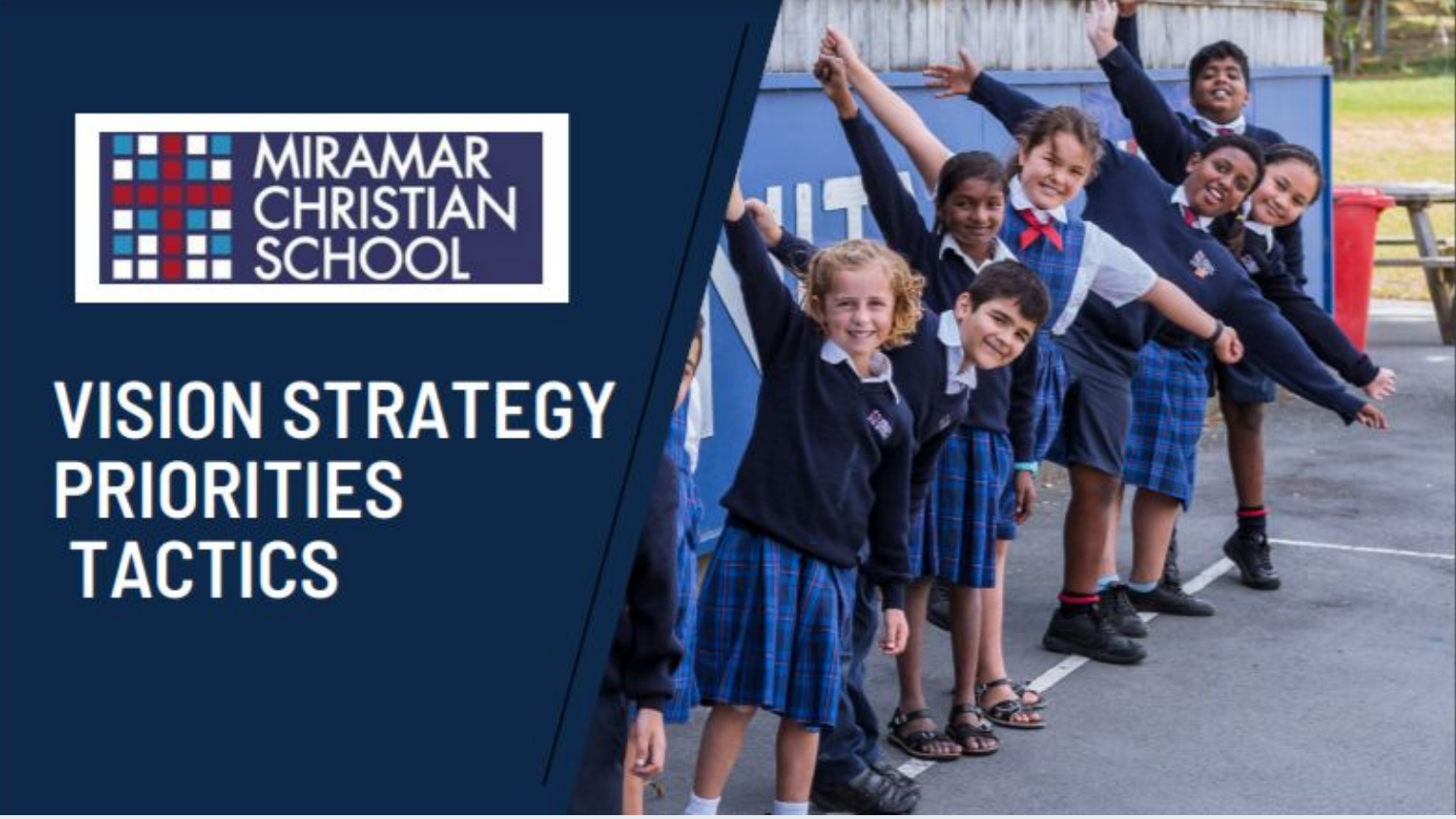

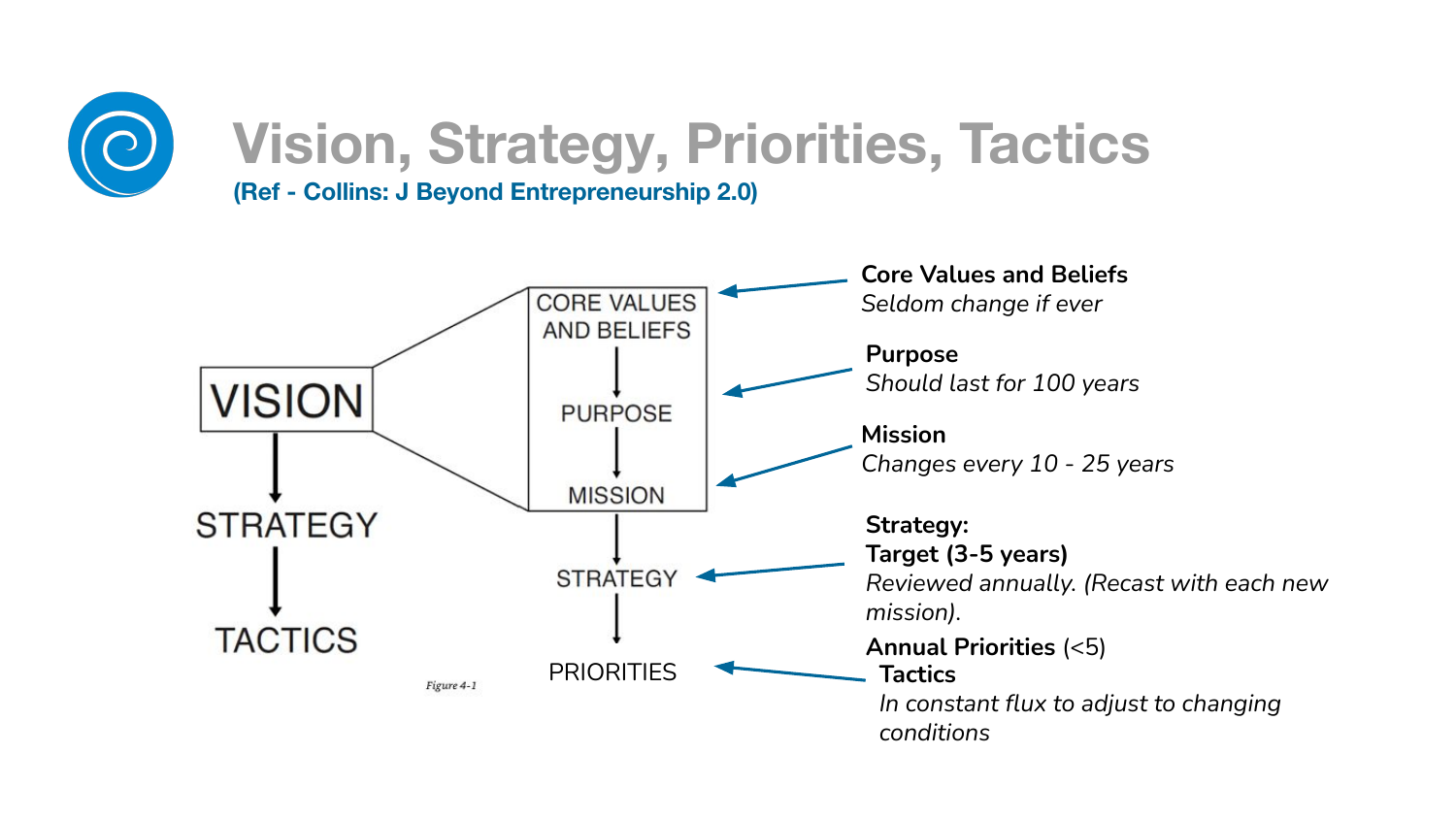

# **VISION & STRATEGY** 2022-2026

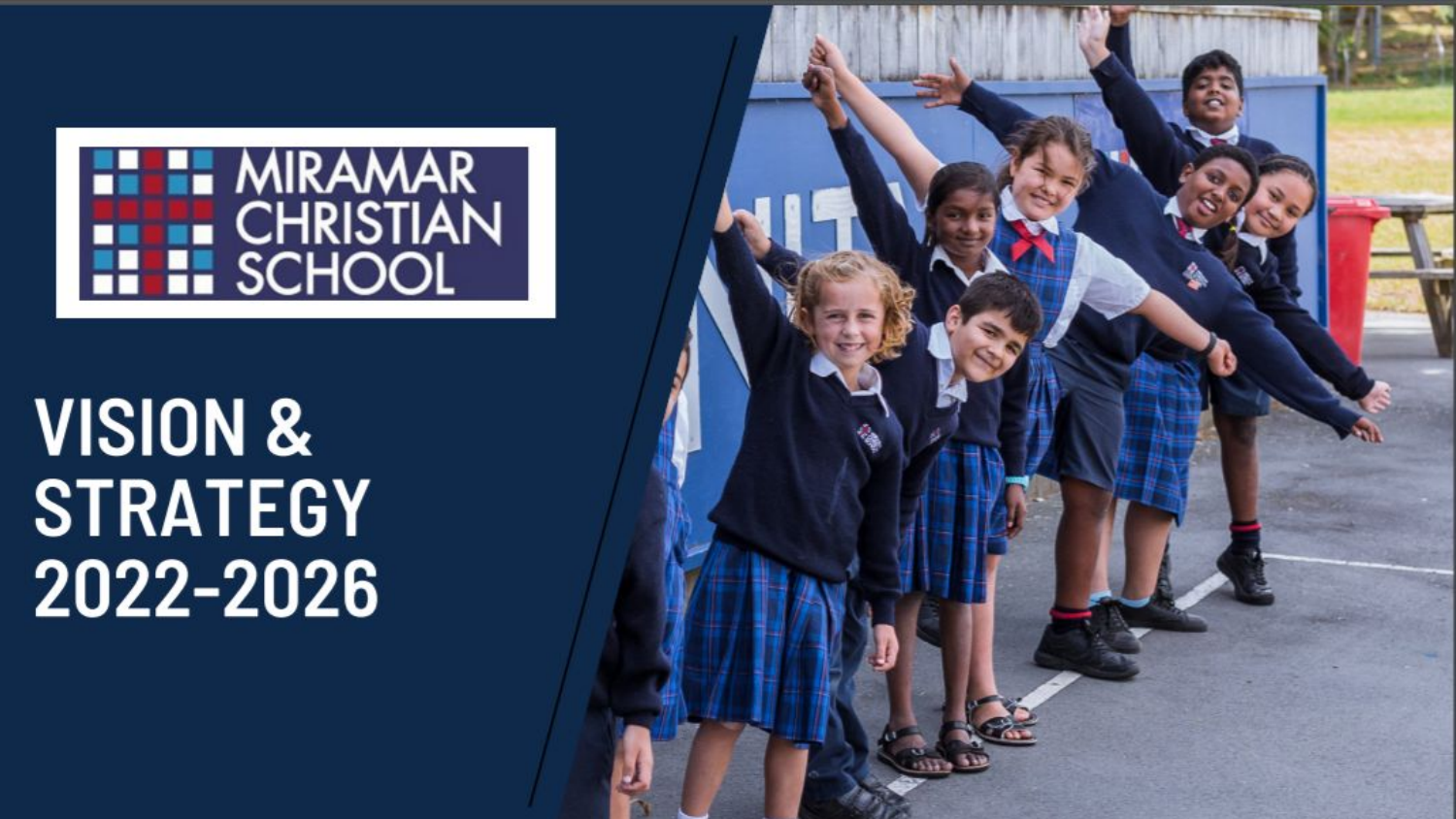

| <b>Core Values</b><br>(Timeless)          | Character<br>Excellence<br>Community                                                                                                                                                                                                                                                                                                                                                                                                               |                                                                                           |  |
|-------------------------------------------|----------------------------------------------------------------------------------------------------------------------------------------------------------------------------------------------------------------------------------------------------------------------------------------------------------------------------------------------------------------------------------------------------------------------------------------------------|-------------------------------------------------------------------------------------------|--|
| <b>Purpose</b><br>$(100 \text{ years})$   | To provide and promote a Christ-centred environment where students experience God. To develop a personal commitment that<br>is expressed through their Godly character which allows the student to excel (excellence) and is expressed through their<br>involvement in the community.<br>For each learner the school community will provide quality learning opportunities that encourage Christian perspective and<br>affirm Biblical principles. |                                                                                           |  |
|                                           | <b>Board</b>                                                                                                                                                                                                                                                                                                                                                                                                                                       | <b>Staff</b>                                                                              |  |
|                                           | <b>Character</b>                                                                                                                                                                                                                                                                                                                                                                                                                                   |                                                                                           |  |
|                                           | M1: A vibrant Kingdom community where all learners are<br>growing in their identity and destiny in Christ.                                                                                                                                                                                                                                                                                                                                         | M1: Honouring God in all we do.                                                           |  |
|                                           | <b>Excellence</b>                                                                                                                                                                                                                                                                                                                                                                                                                                  |                                                                                           |  |
| <b>Mission</b><br>$(10-25 \text{ years})$ | M2: Ākonga are succeeding in knowledge, skills and<br>competencies to thrive as transformational Christian leaders in<br>the 21st century.                                                                                                                                                                                                                                                                                                         | M2: Doing our best to become who God wants us to be.                                      |  |
|                                           | <b>Community</b>                                                                                                                                                                                                                                                                                                                                                                                                                                   |                                                                                           |  |
|                                           | M3: Powerful partnerships with parents, whānau, churches<br>and community work cohesively to strengthen positive<br>outcomes for our ākonga.                                                                                                                                                                                                                                                                                                       | M3: Community-mindedness is working together to make a<br>difference and to bless others. |  |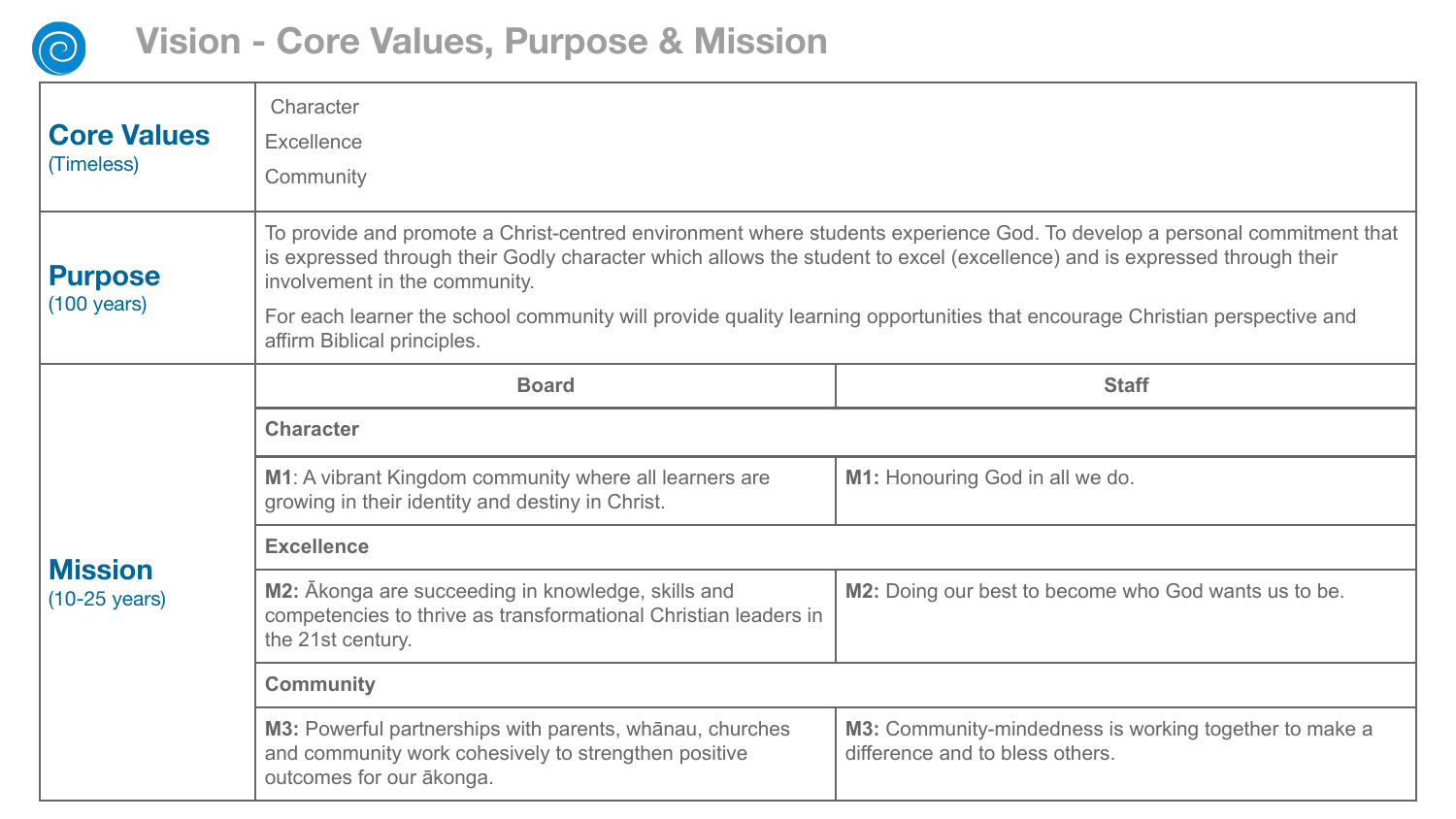

### **Strategy** (3-5 years)

**BoT:** A vibrant Kingdom community where all learners are growing in their identity and destiny in Christ.  **Staff:** Honouring God in all we do.

**Strategic Goals**

**M1 - Character**

To achieve this we will (examples)

| А | Ensure akonga understand the core truths of the Christian faith through knowledge of the Bible.    |
|---|----------------------------------------------------------------------------------------------------|
| B | Enable and <b>equip</b> a konga to explore faith through creating opportunities to experience God. |
| C | <b>Empower</b> akonga to walk in their identity in Christ.                                         |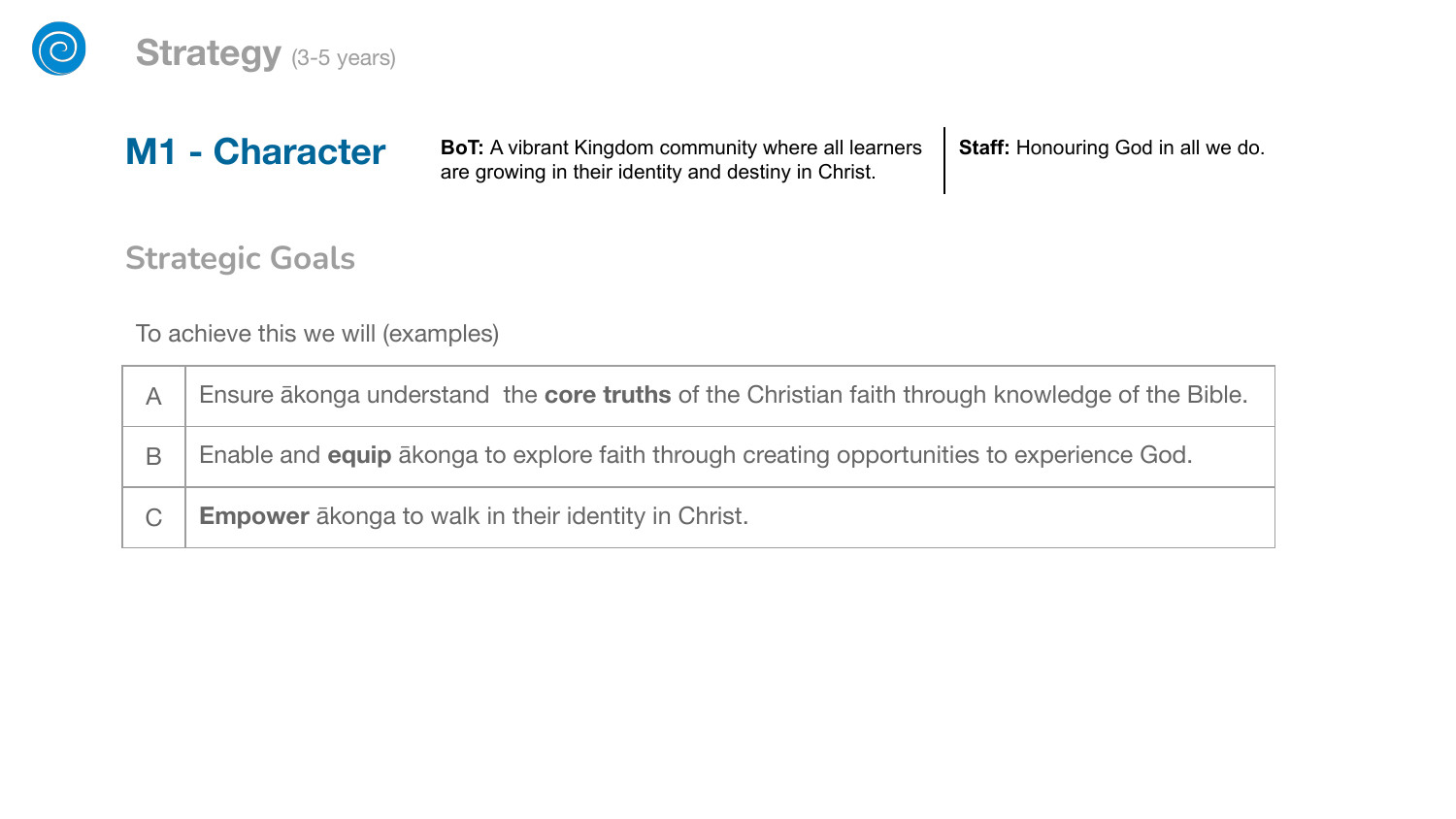

### **M2 - Excellence**

**BoT:** Ākonga are succeeding in knowledge, skills and competencies to thrive as transformational Christian leaders in the 21st century.

**Staff:** Doing our best to become who God wants us to be.

**Strategic Goals**

To achieve this we will

| Α | Develop a local curriculum that delivers the NZ curriculum with a biblical worldview.    |
|---|------------------------------------------------------------------------------------------|
| В | Develop cultural capability in meaningful ways that honour God and Te Tiriti o Waitangi. |
| С | Engage with emerging educational best practices, incorporating as appropriate.           |
|   | Provide akonga with opportunities for leadership of self and others.                     |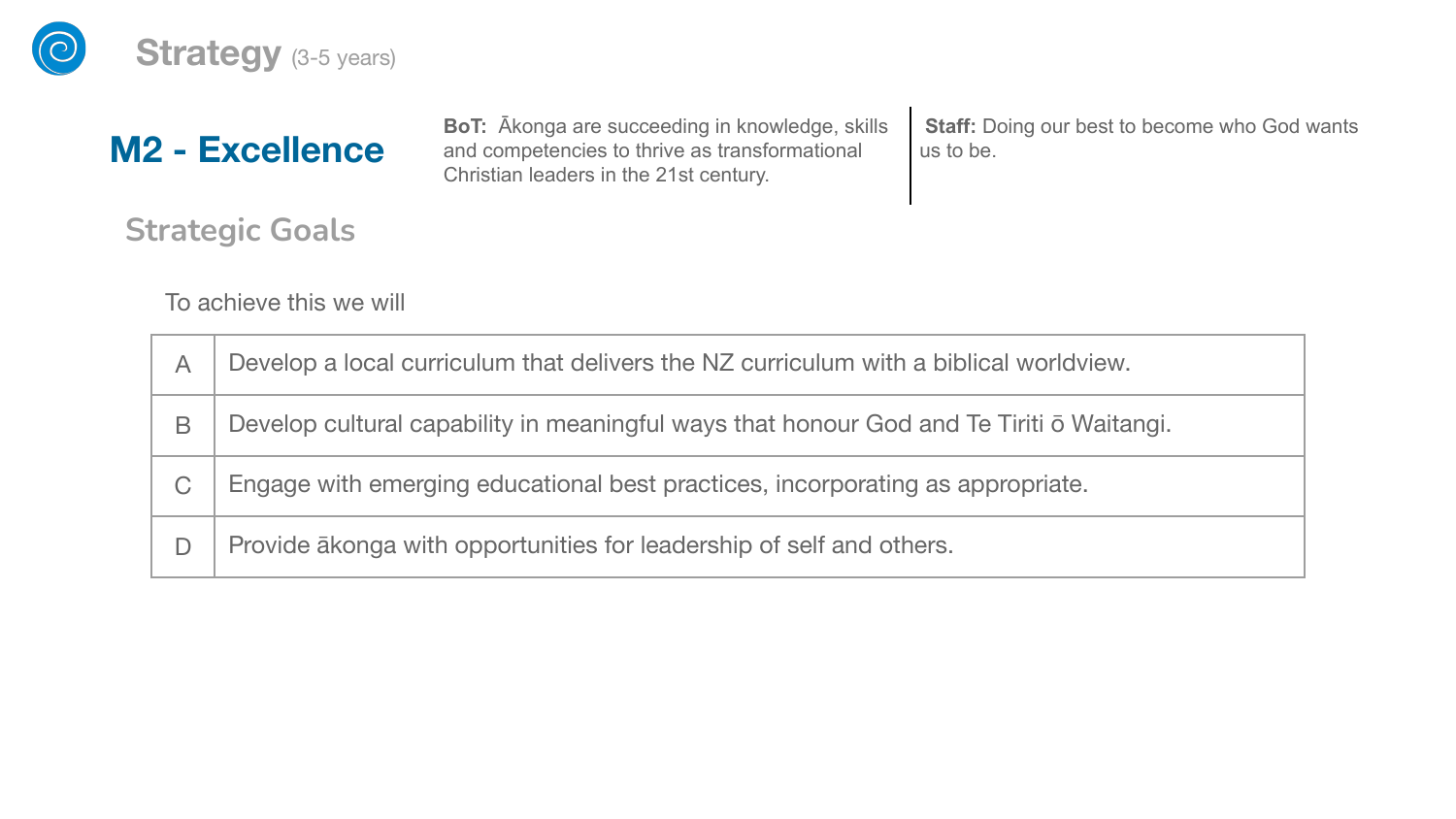

#### **Strategy** (3-5 years)

### **M3 - Community**

**BoT:** Powerful partnerships with parents, whānau, churches and community work cohesively to strengthen positive outcomes for our ākonga.

**Staff:** Community-mindedness is working together to make a difference and to bless others.

**Strategic Goals**

To achieve this we will:

| Α | Provide opportunities for a konga to work together to make a positive difference and bless others.                                          |
|---|---------------------------------------------------------------------------------------------------------------------------------------------|
| В | Building and strengthening relationships through creating spaces for connection and celebration.                                            |
| С | Develop broad understandings of Christian community and work collaboratively through engaging<br>with and serving alongside local churches. |
|   | Become part of the Trusts' education plan for the Greater Wellington Region.                                                                |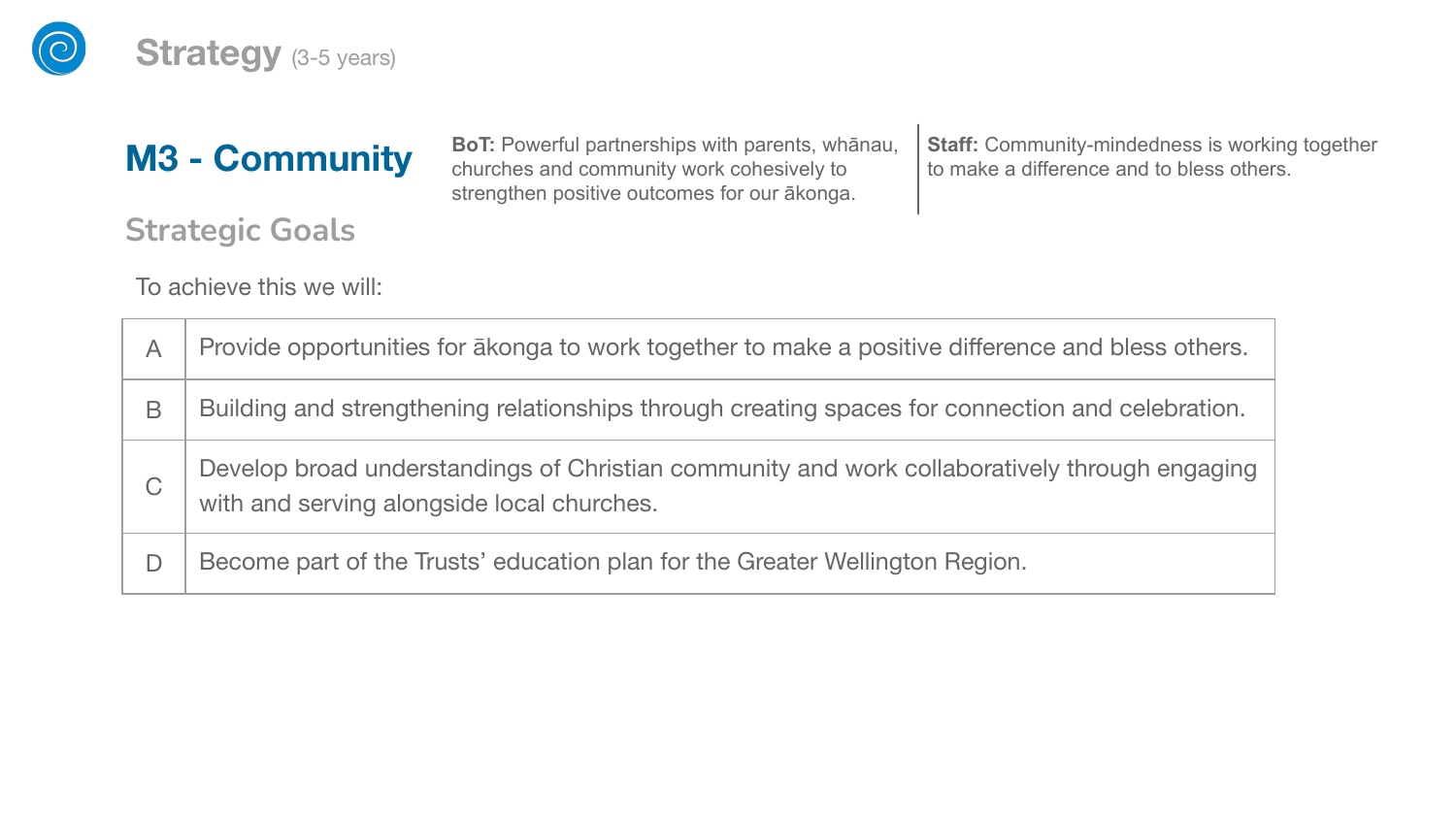

# **ANNUAL PLAN** 2022 - PRIORITIES - TACTICS

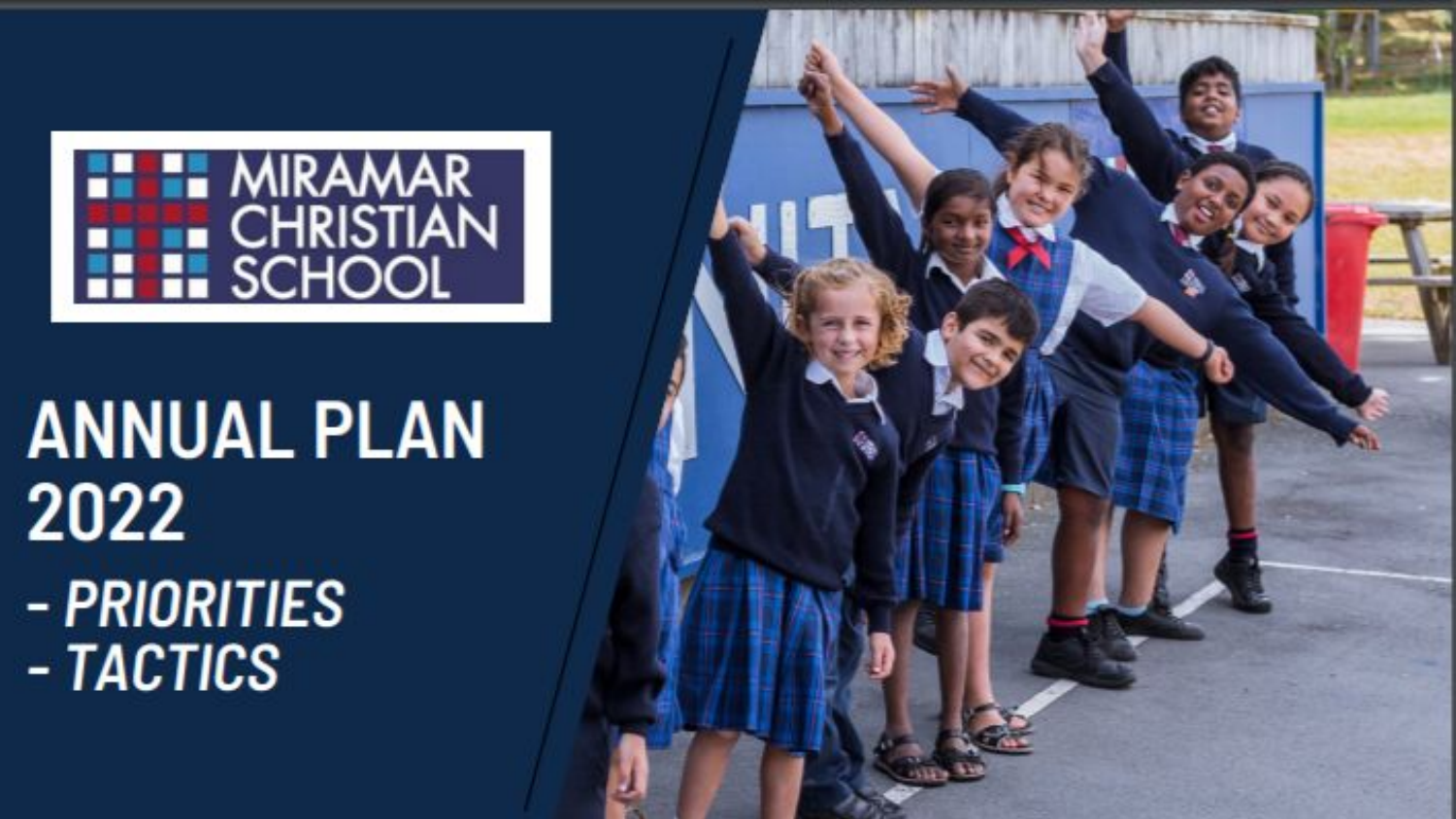

| <b>P1</b>      | Work in partnership with NZCPT to successfully transition to the new school site.                                     |  |
|----------------|-----------------------------------------------------------------------------------------------------------------------|--|
| <b>P2</b>      | Increase cultural responsiveness through the use of Te Reo and tikanga Māori.                                         |  |
| P <sub>3</sub> | Provide a programme of biblically centred activities that engage akonga at a level that reflects their age and stage. |  |
| <b>P4</b>      | Aligning assessment practices with the local curriculum.                                                              |  |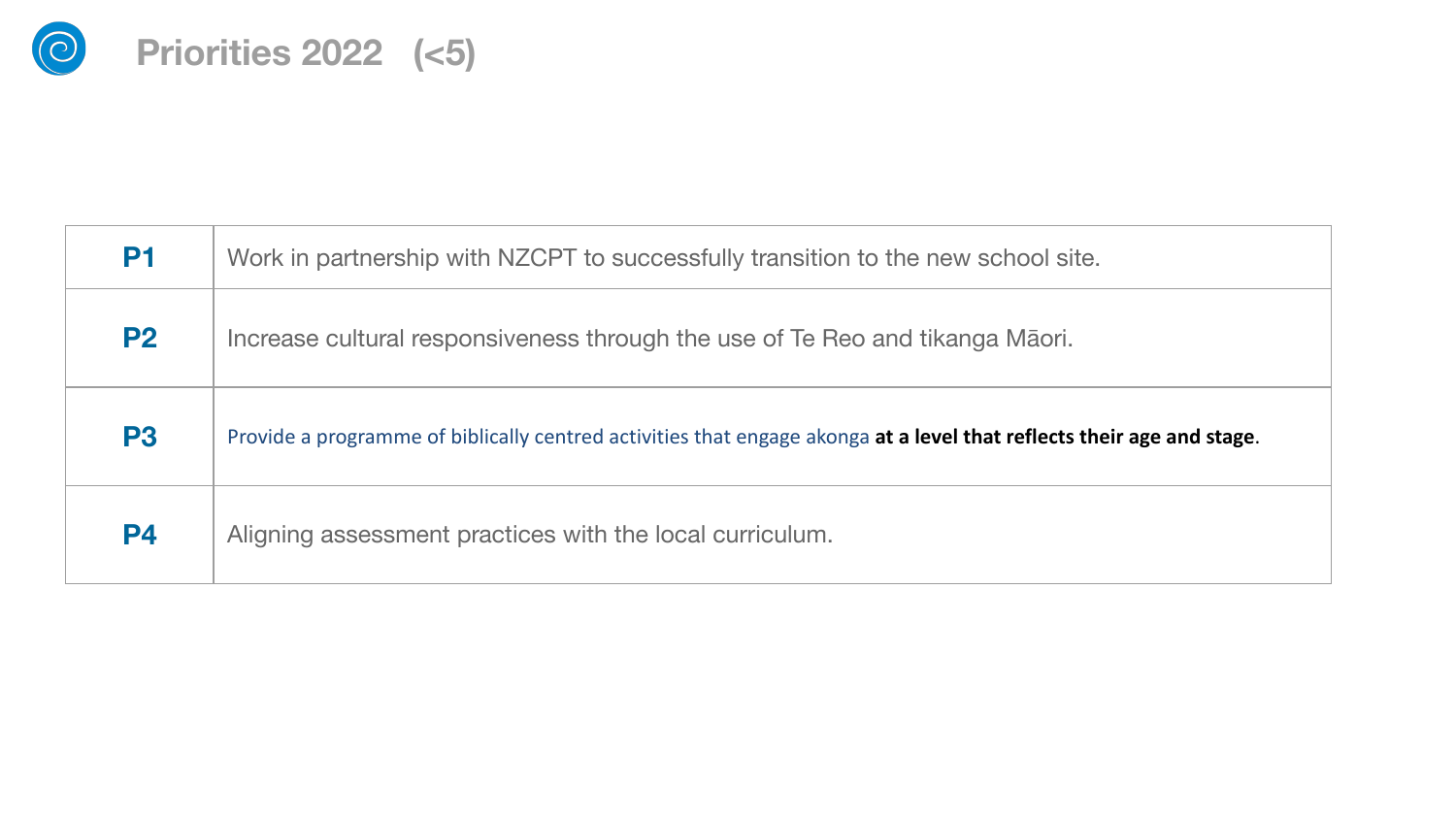

**Priority 1 -** Work in partnership with NZCPT to successfully transition to the new school site.

| <b>Success</b><br>is                                 | Community culture of the school continues with the majority<br>of families successfully transitioning to our new school site.<br>School vision integrating with vision for the wider Wellington<br>network. Relevant and useful resources and furniture are in<br>use at the new site. | <b>Strategic Links</b><br><b>M2</b> - A, B, C<br>$M3 - B$ , E                                                                                                                                                                       |
|------------------------------------------------------|----------------------------------------------------------------------------------------------------------------------------------------------------------------------------------------------------------------------------------------------------------------------------------------|-------------------------------------------------------------------------------------------------------------------------------------------------------------------------------------------------------------------------------------|
| <b>Threats</b><br><i>Internal</i><br><b>External</b> | <b>Internal threats:</b><br>Small number of staff to do large amount of work.<br>Uncertainty of staff and community.<br><b>External threats:</b><br>Covid-19 pandemic.<br>Families willingness to travel to new site.                                                                  | <b>Tactics</b><br>Evaluate how NZCPT documents fit alongside current<br>documentation.<br>Invite Mark Larson to be part of school events, e.g.<br>community events with opportunities to speak.<br>Regular communication with Mark. |
| <b>Building</b><br>on<br>victories                   | Positive relationship established with NZCPT.<br>Community accepting of the change.                                                                                                                                                                                                    | Discussing school progress regularly in the school<br>newsletter.In collaboration with NZCPT develop<br>documentation required e.g. Akonga profile.                                                                                 |
| <b>Analysis</b><br>οf<br><b>Variance</b>             |                                                                                                                                                                                                                                                                                        | Staff working bees to sort resources.<br>Encourage parent carpooling and other transport<br>solutions.<br>Organize and rationalise resources.                                                                                       |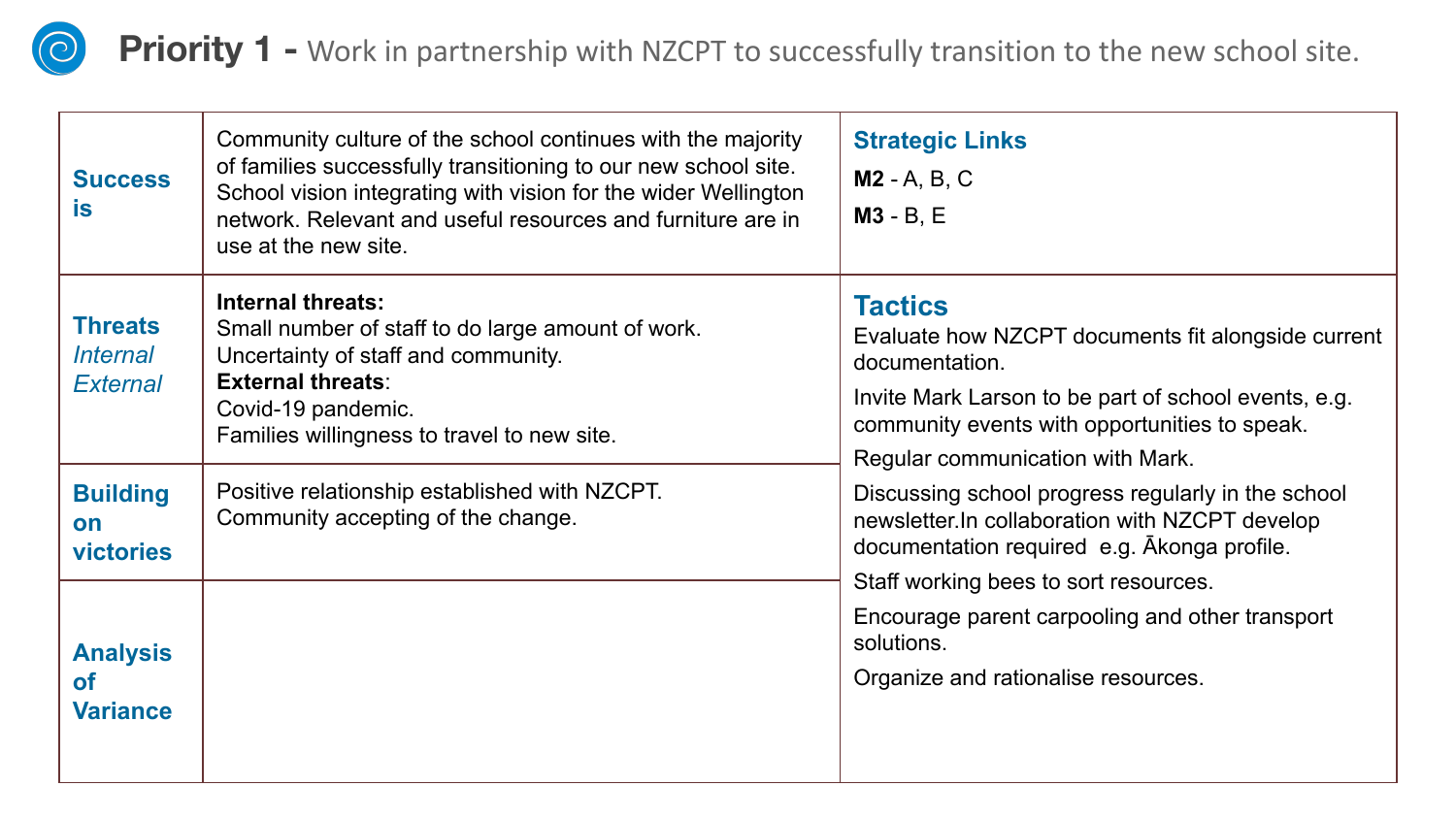**Priority 2 -** Increase the use of te reo and tikanga Māori *Meaningfully incorporate te reo Māori and tikanga Māori into the everyday life of the place of learning NELP Priority 5 or Have high aspirations for every learner/ākongaNELP Priority 2*

| <b>Success</b><br><b>is</b>                          | Akonga and kaitiaki making regular use of Te Reo in their<br>everyday communication. Te Reo evident in school<br>documentation, signage and classroom displays. Tikanga that<br>is aligned to local iwi is part of our everyday practices<br>including the way we welcome visitors onto our site. | <b>Strategic Links</b><br>$M1 - B$ ,<br>$M2 - A, B, C, D$<br>$M3 - A, B, E$                                                                                                                         |
|------------------------------------------------------|---------------------------------------------------------------------------------------------------------------------------------------------------------------------------------------------------------------------------------------------------------------------------------------------------|-----------------------------------------------------------------------------------------------------------------------------------------------------------------------------------------------------|
| <b>Threats</b><br><i><b>Internal</b></i><br>External | Internal threats:<br>Overcrowded curriculum.<br>Being able to afford Kapa Haka instructor<br><b>External threats:</b><br>Covid lockdowns<br>Increased cost of Kura Ahurea                                                                                                                         | <b>Tactics</b><br>New practices from 2021 becoming business as usual<br>for the school.<br>Te Reo signage and displays evident in all spaces<br>Things Māori incorporated in a range of curriculum. |
| <b>Building</b><br>on<br><b>victories</b>            | Kapa Haka operating successfully through 2021<br>Staff training in Kura Ahurea, with resources being<br>implemented in class<br>Te reo lessons happening regularly                                                                                                                                | Use COL assessment strategy for Te Reo.<br>Rebranded documentation with Te Reo incorporated<br>throughout.<br>Term Te Reo expectation sheets.                                                       |
| <b>Analysis</b><br><b>of</b><br><b>Variance</b>      |                                                                                                                                                                                                                                                                                                   | Grant funding applications.<br>Reviewing and updating existing documentation.<br>Funding for Kapa Haka teacher secured.<br>Use Hautu to direct future actions.                                      |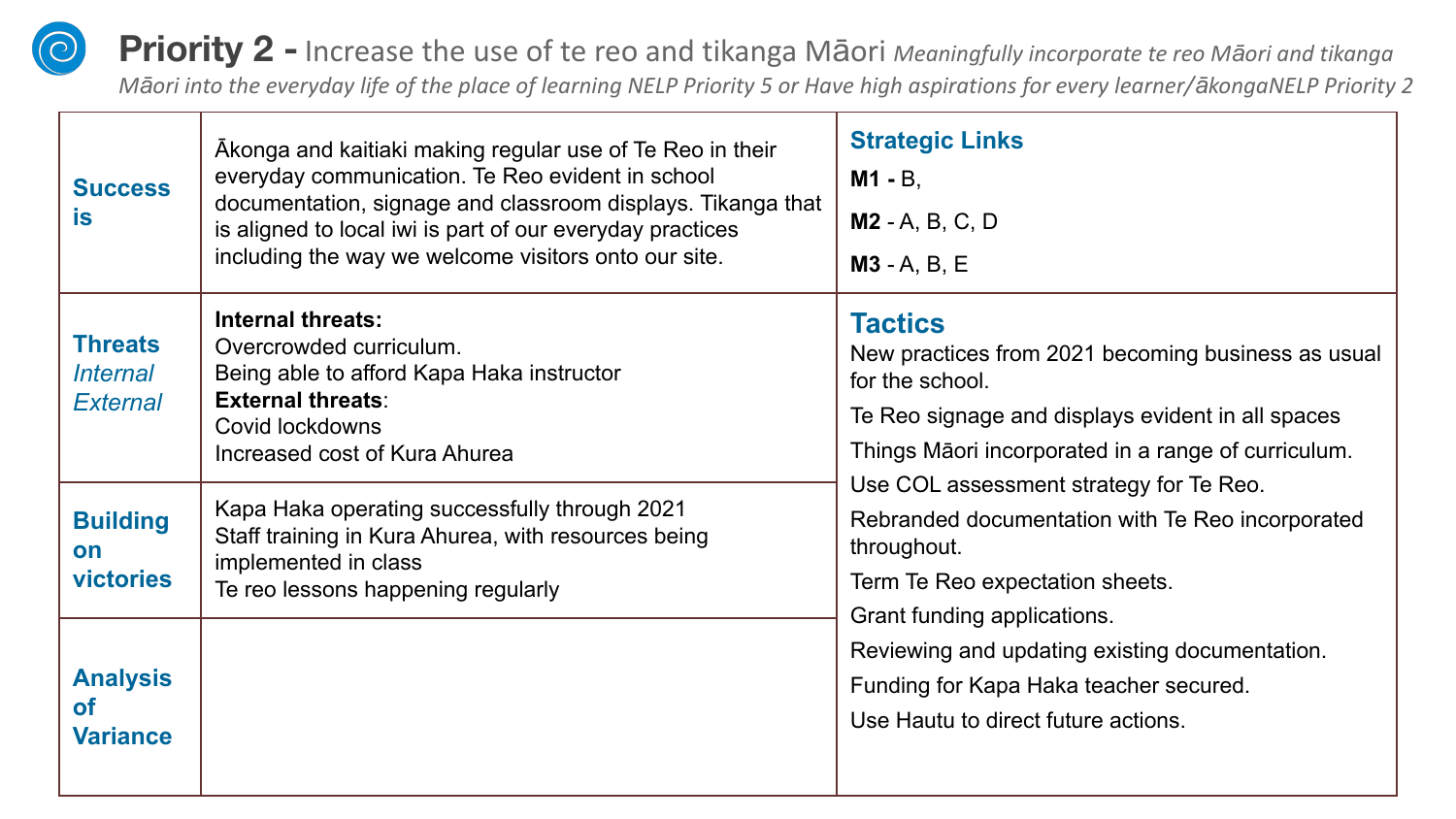## **Priority 3** - Provide a programme of biblically centred activities that engage akonga at a level that

**reflects their age and stage**.

 $\odot$ 

| <b>Success is</b>                                                               | Akonga understand the basic tenants of the Christian faith and the Bible,<br>and how to engage with God in prayer (as appropriate to their stage of faith<br>development). | <b>Strategic Links</b><br><b>M1 - A, B, C</b><br>$M2 - B$ , D<br>$M3 - A, C, D$                                                                                                                                                                                                                                                                                                                                                                                                                                                                                 |
|---------------------------------------------------------------------------------|----------------------------------------------------------------------------------------------------------------------------------------------------------------------------|-----------------------------------------------------------------------------------------------------------------------------------------------------------------------------------------------------------------------------------------------------------------------------------------------------------------------------------------------------------------------------------------------------------------------------------------------------------------------------------------------------------------------------------------------------------------|
| <b>Threats</b><br><b>Internal</b><br><b>External</b>                            | Internal threats:<br>Crowded curriculum making Christian instruction difficult to fit in.<br><b>External threats:</b><br>National curriculum change.                       | <b>Tactics</b><br>Review the faith curriculum to ensure it is<br>aligned/integrated and 'fit for purpose' to<br>deliver age appropriate faith activities (bible<br>stories, memory verses, devotions, bible<br>readings)<br>Faith curriculum activities are planned,<br>prioritised and implemented and deliver<br>incrementally to fulfil the spiritual qualities of a<br>Year 8 Graduate profile.<br>Staff explore, develop and model a range<br>of ways that enable akonga experience God<br>through prayer and worship<br>Get funding for new junior bibles |
| <b>Building on</b><br><b>victories</b><br><b>Analysis of</b><br><b>Variance</b> | Memory verse system embedded across school.<br>Regular prayer times happening in all classes.                                                                              |                                                                                                                                                                                                                                                                                                                                                                                                                                                                                                                                                                 |